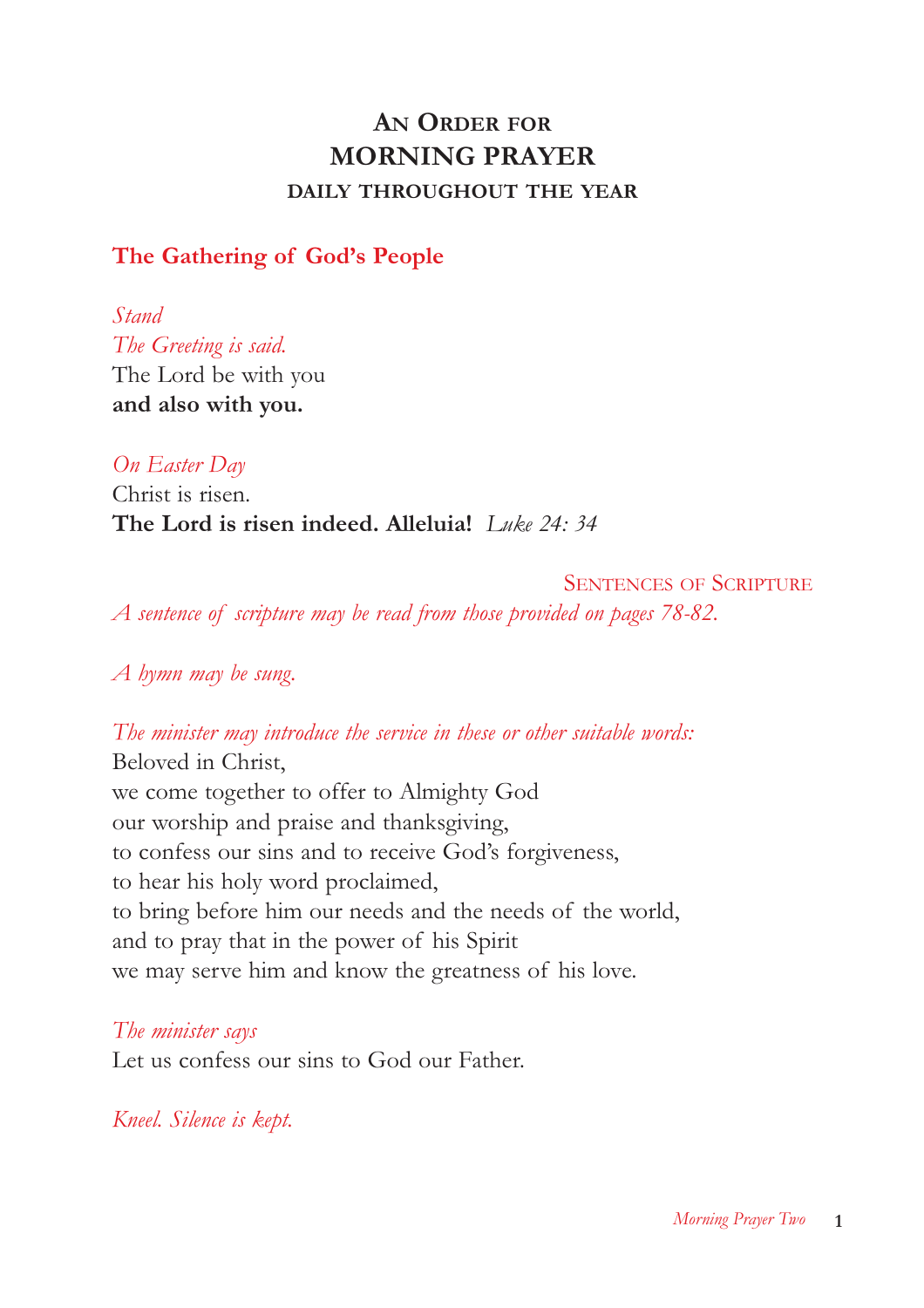**Heavenly Father, we have sinned against you and against our neighbour in thought and word and deed, through negligence, through weakness, through our own deliberate fault; by what we have done and by what we have failed to do. We are truly sorry and repent of all our sins. For the sake of your Son Jesus Christ who died for us, forgive us all that is past; and grant that we may serve you in newness of life to the glory of your name. Amen.**

# *The priest pronounces the absolution.*

Almighty God, who forgives all who truly repent, have mercy on you, pardon and deliver you from all your sins, confirm and strengthen you in all goodness, and keep you in eternal life; through Jesus Christ our Lord. **Amen.**

# *If no priest is present the absolution is omitted and the following prayer may be said:*

Merciful Lord, grant to your faithful people pardon and peace, that we may be cleansed from all our sins, and serve you with a quiet mind; through Jesus Christ our Lord. **Amen.**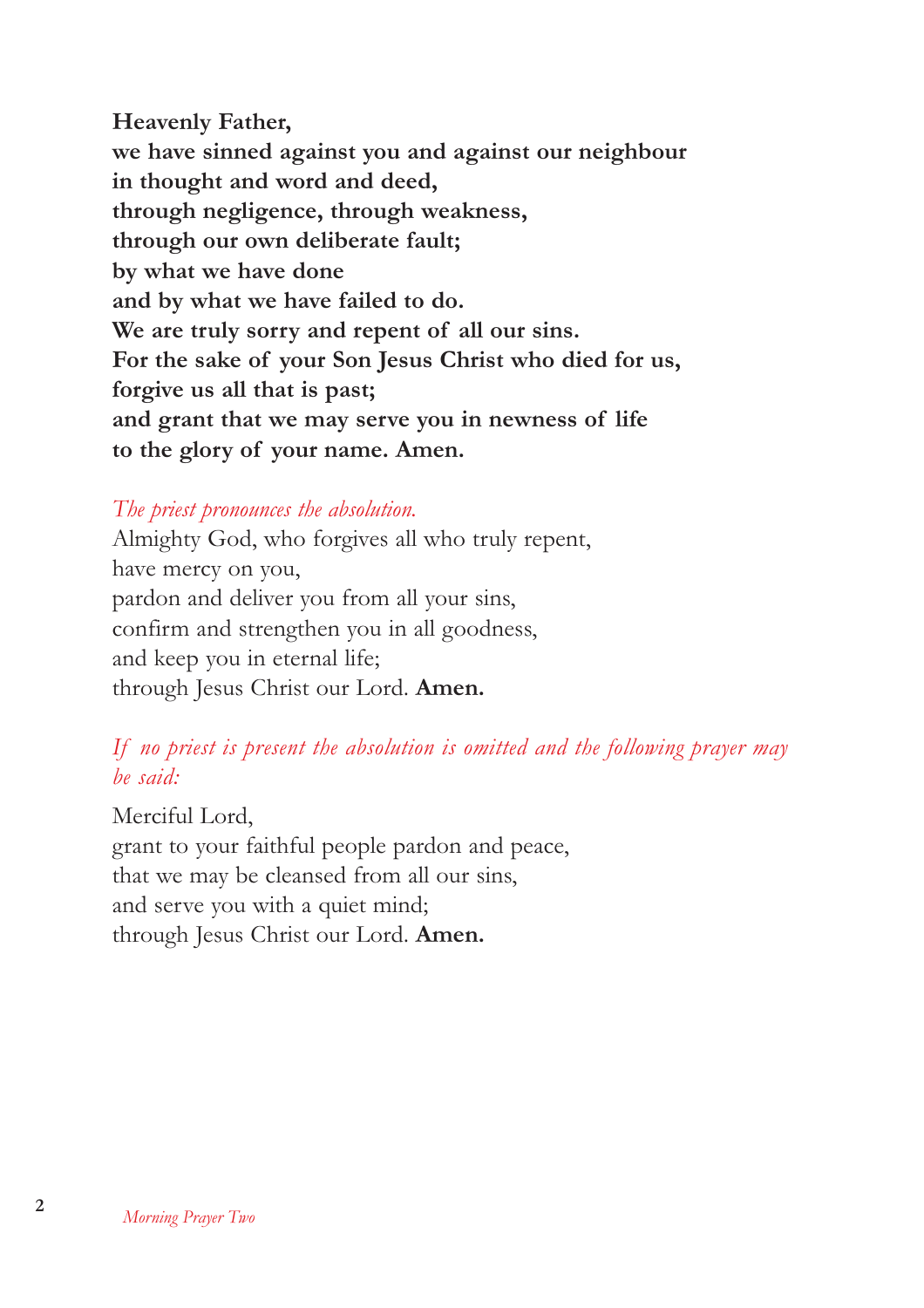# **Proclaiming and Receiving the Word**

### *Stand*

O Lord, open our lips **and our mouth will proclaim your praise.**

O God, make speed to save us. **O Lord, make haste to help us.**

Glory to the Father, and to the Son, and to the Holy Spirit; **as it was in the beginning, is now, and shall be for ever. Amen.**

Praise the Lord. **The Lord's name be praised.**

### FIRST CANTICLE

# VENITE *Psalm 95: 1-7 or 1-11*

| 1 O come let us sing $\vert$ out $\cdot$ to the $\vert$ Lord; $\vert$<br>let us shout in triumph to the $\vert$ rock of $\vert$ our sal vation.           |
|-----------------------------------------------------------------------------------------------------------------------------------------------------------|
| 2 Let us come before his   face with   thanksgiving ■<br>and cry $\vert$ out $\cdot$ to him $\vert$ joyfully $\cdot$ in $\vert$ psalms.                   |
| 3 For the Lord is a great $\vert$ God $\vert$<br>and a great   king a bove   all   gods.                                                                  |
| 4 In his hand are the $\vert$ depths $\cdot$ of the $\vert$ earth $\vert$<br>and the peaks of the $\vert$ mountains $\cdot$ are $\vert$ his $\vert$ also. |
| 5 <sup>†</sup> The sea is his and he   made it,<br>his hands   moulded dry land.                                                                          |
| 6 Come let us worship and $\vert$ bow $\vert$ down $\vert$<br>and kneel be fore the Lord our $\vert$ maker.                                               |
| 7 For he is the   Lord our   God; $\blacksquare$<br>we are his   people $\cdot$ and the   sheep of $\cdot$ his   pasture.                                 |
| 8 Today if only you would   hear his   voice, ■<br>do not harden your   hearts $\cdot$ as you   did $\cdot$ in the   wilderness;                          |
| 9 When your   forebears   tested me, $\blacksquare$<br>put me to the proof though   they had   seen my   works.                                           |
|                                                                                                                                                           |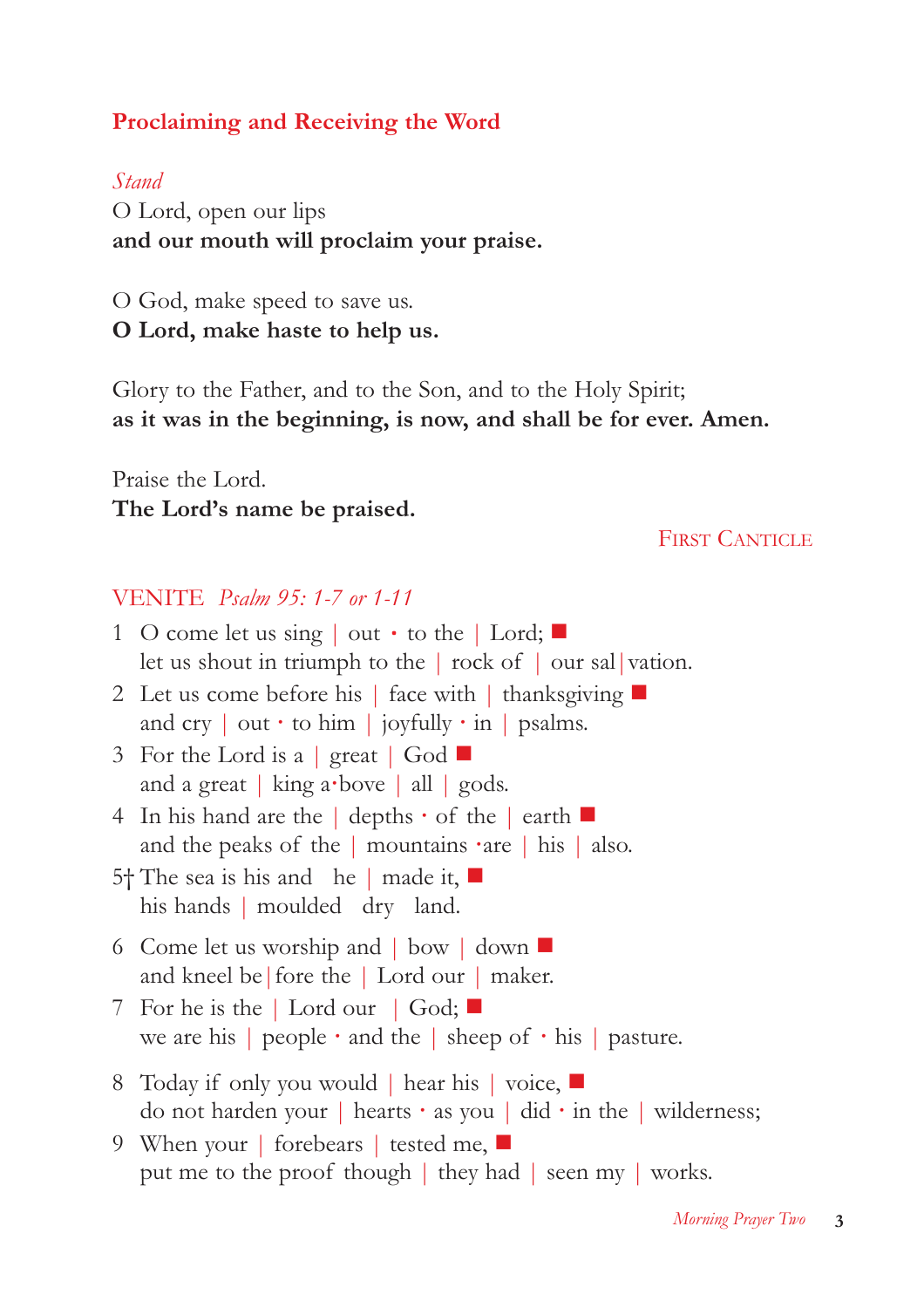10 Forty years long I loathed that gene|ration **·**and | said, It is a people who err in their hearts, for they | do not | know my | ways; 11 Of whom I | swore **·** in my | wrath, They | shall not | enter **·** my | rest. Glory to the Father, and  $\vert$  to the  $\vert$  Son,  $\blacksquare$ and | to the | Holy | Spirit; as it was in the be | ginning, is  $|$  now, and shall be for  $|$  ever.  $|A|$  men. *or* JUBILATE *Psalm 100*  1 O shout to the Lord in triumph  $\parallel$  all the  $\parallel$  earth;  $\Box$ serve the Lord with gladness and come before his | face with | songs of | joy. 2 Know that the Lord | he is | God; it is he who has made us and we are his we are his | people **·** and the | sheep of **·** his | pasture. 3 Come into his gates with thanksgiving and into his | courts with | praise;  $\Box$ give thanks to him and | bless his | holy | name. 4 For the Lord is good his loving mercy | is for | ever, his faithfulness through out all  $|$  gener ations. Glory to the Father, and  $\vert$  to the  $\vert$  Son,  $\vert$ and | to the | Holy | Spirit; as it was in the be | ginning, is  $|$  now,  $|$ and shall be for  $|$  ever.  $|A|$  men. *or In Eastertide* THE EASTER ANTHEMS

# *1 Corinthians 5: 7,8 Romans 6: 9-11 1 Corinthians 15: 20-22*

- 1 Christ our passover has been | sacri**·**ficed | for us, therefore let us | cele|brate the | feast,
- 2 Not with the old leaven of cor|ruption **·** and | wickedness, but with the unleavened | bread of **·** sinc|erity **·** and | truth.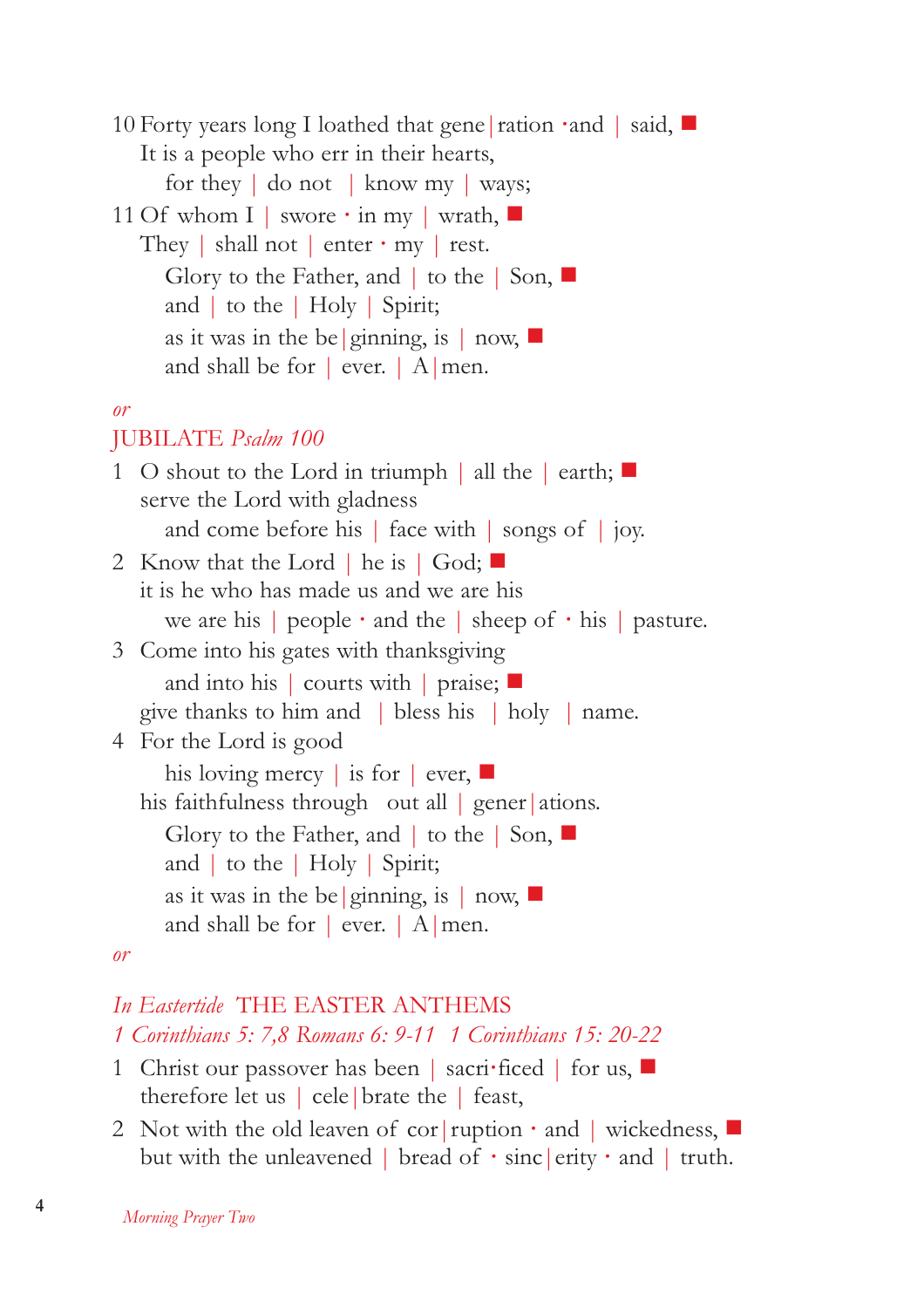| 3 Christ, once raised from the dead   dies no   more;<br>$\alpha$ death has no   more do   minion   over him.                                                                                                                                                                                                                     |
|-----------------------------------------------------------------------------------------------------------------------------------------------------------------------------------------------------------------------------------------------------------------------------------------------------------------------------------|
| 4 In dying, he died to sin $\vert$ once for $\vert$ all; $\vert$<br>in   living, $\cdot$ he   lives to   God.                                                                                                                                                                                                                     |
| 5 See yourselves therefore as $ $ dead to $  \sin$ ; $  \cdot  $<br>and alive to God in   Jesus   Christ our   Lord.                                                                                                                                                                                                              |
| 6 Christ has been   raised $\cdot$ from the   dead:<br>the   first fruits $\cdot$ of   those who   sleep.                                                                                                                                                                                                                         |
| 7 For as by $\vert$ man came $\vert$ death, $\vert \vert$<br>by man has come also the resur rection $\vert$ of the $\vert$ dead.                                                                                                                                                                                                  |
| 8 For as in   Adam $\cdot$ all   die,<br>even so in Christ shall   all be   made a live.<br>Glory to the Father, and $\vert$ to the $\vert$ Son, $\blacksquare$<br>and $\vert$ to the $\vert$ Holy $\vert$ Spirit;<br>as it was in the be ginning, is $\mid$ now, $\blacksquare$<br>and shall be for $\vert$ ever. $\vert$ A men. |
|                                                                                                                                                                                                                                                                                                                                   |

*These and other canticles may be used in other versions and forms e.g. from the Church Hymnal.*

### FIRST READING

### *The reader may say*

A reading from ... chapter ... beginning at verse ... *After the reading silence may be kept.*

#### PSALM

*One or more of the appointed Psalms is sung, ending with* Glory to the Father, and  $\vert$  to the  $\vert$  Son,  $\blacksquare$ 

and | to the | Holy | Spirit; as it was in the be | ginning, is  $|$  now, and shall be for  $|$  ever.  $|$  A men.

### SECOND READING

*The reader may say* A reading from ... chapter ... beginning at verse ...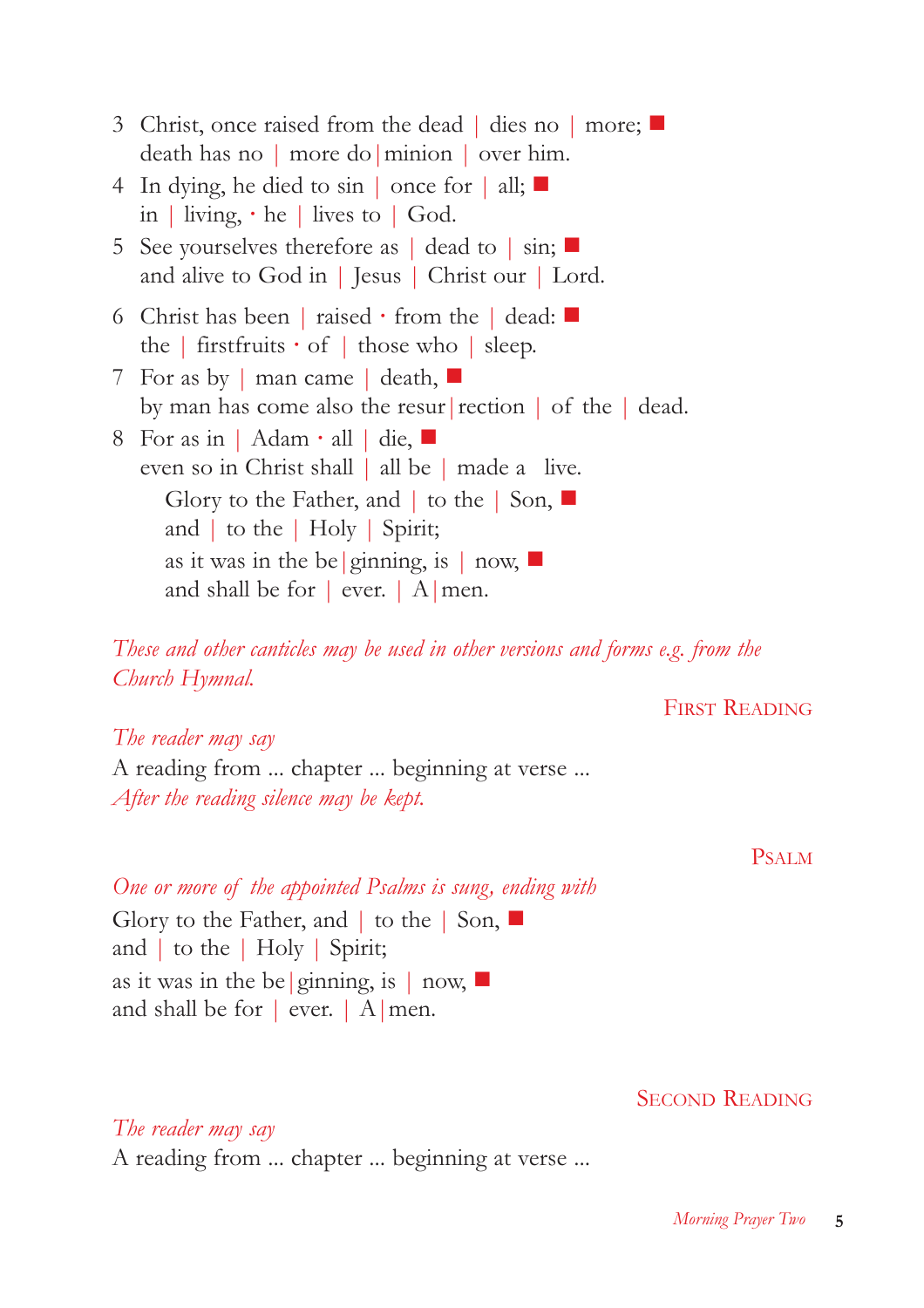*After the reading silence may be kept.*

*If the service is not the Principal Service of the day only two readings are used.*

SECOND CANTICLE

# TE DEUM *in full, or part 1, or part 2, or both these parts Part 1*

1 We praise you, O God,

we acclaim you | as the | Lord;  $\Box$ all creation worships you,

the | Father | ever|lasting.

- 2 To you all angels, all the | powers of | heaven, the cherubim and seraphim, | sing in | endless | praise:
- 3 Holy, holy, holy Lord, God of | power and | might, heaven and | earth are | full of **·** your | glory.
- 4 The glorious company of a postles  $|$  praise you;  $\blacksquare$ the noble | fellowship **·** of | prophets | praise you.
- 5 The white-robed army of  $\parallel$  martyrs  $\parallel$  praise you;  $\blacksquare$ throughout the world, the | holy | Church ac|claims you:
- 6 Father, of majesty unbounded,

your true and only Son, worthy | of all | praise, the Holy Spirit, | advo|cate and | guide.

# *Part 2*

- 7 You, Christ, are the | King of | glory,  $\blacksquare$ the e|ternal | Son of **·** the | Father.
- 8 When you took our flesh to | set us | free, you humbly | chose the | Virgin's womb.
- 9 You overcame the | sting of | death and opened the kingdom of  $\vert$  heaven  $\cdot$  to  $\vert$  all be lievers.
- 10 You are seated at God's right  $\vert$  hand in  $\vert$  glory:  $\blacksquare$ we believe that you will | come to | be our | judge.
- 11 Come then, Lord, and | help your | people, bought with the | price of | your own | blood,
- 12 and bring us | with your | saints
	- to | glory | ever|lasting.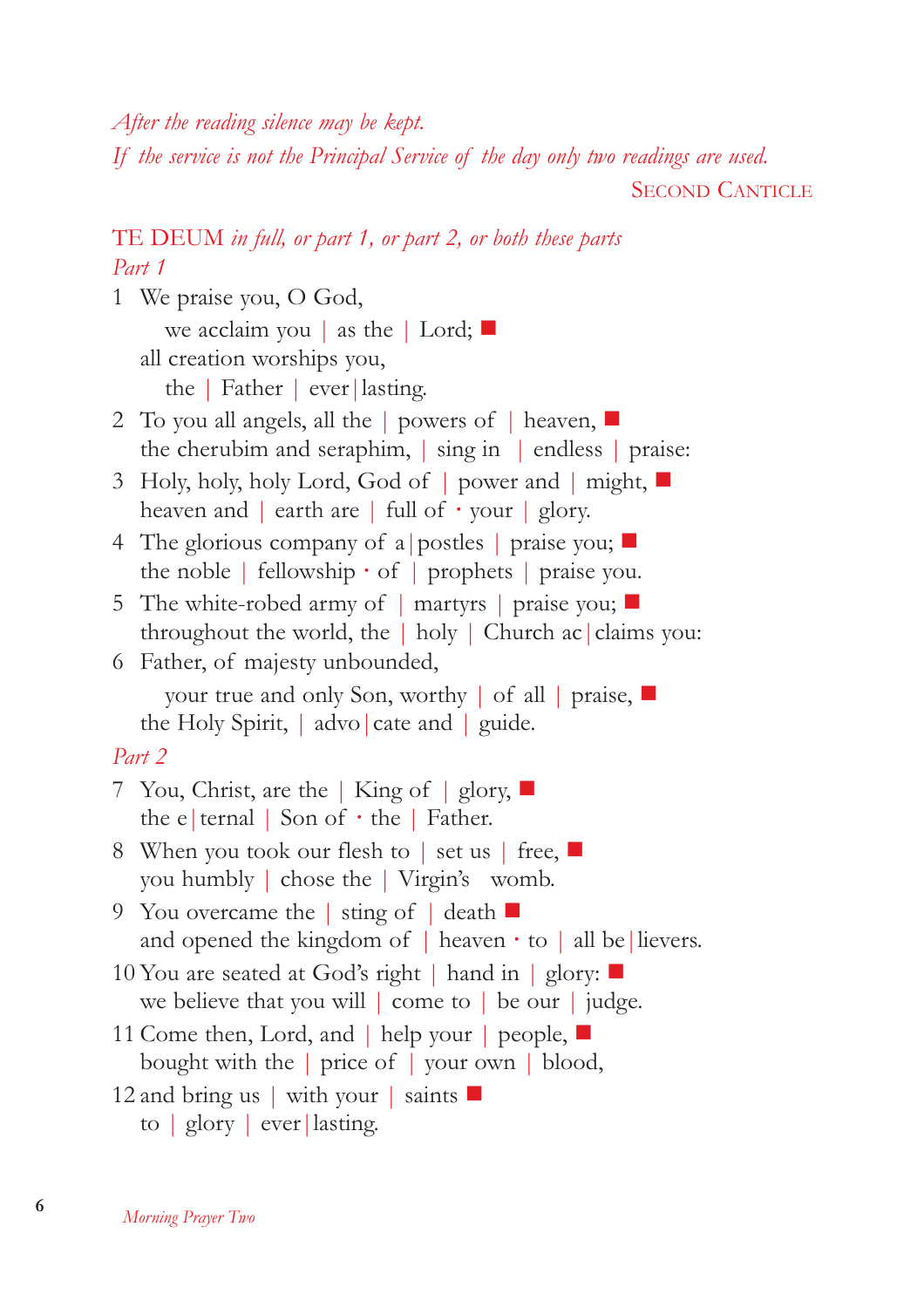# *Part 3*

13 Save your people, Lord, and | bless your **·** in|heritance: govern and up|hold them | now and | always.

- 14 Day by  $\vert$  day we  $\vert$  bless you: we | praise your | name for | ever.
- 15 Keep us today, Lord, | from all | sin: have | mercy  $\cdot$  on us, | Lord, have | mercy.
- 16 Lord, show us your | love and | mercy, for we | put our | trust in | you.
- 17<sup>†</sup> In you, Lord, is our  $\vert$  hope,  $\blacksquare$ let us | never **·** be | put to | shame.

### *or*

*any of the Canticles (pages 117-135) except* BENEDICTUS

THIRD READING *from the Gospels*

# *The reader may say*

A reading from the Gospel according to ... chapter ... beginning at verse ... *After the reading silence may be kept.*

### THIRD CANTICLE

# BENEDICTUS *The Song of Zechariah Luke 1: 68-79*

- 1 Blessèd be the Lord the | God of | Israel, who has come to his | people **·** and | set them | free.
- 2 The Lord has raised up for us a  $\vert$  mighty  $\vert$  saviour,  $\vert$ born of the | house of **·** his | servant | David.
- 3 Through the holy prophets God | promised **·** of | old to save us from our enemies,

```
from the | hands of | those who | hate us,
```
- 4 to show | mercy **·** to our | forebears, and to re | member  $\cdot$  his | holy | covenant.
- 5 This was the oath God swore to our | father | Abraham: to set us | free **·** from the | hand of **·** our | enemies.
- 6 Free to worship him with out | fear, holy and righteous before him | all the | days of **·** our | life.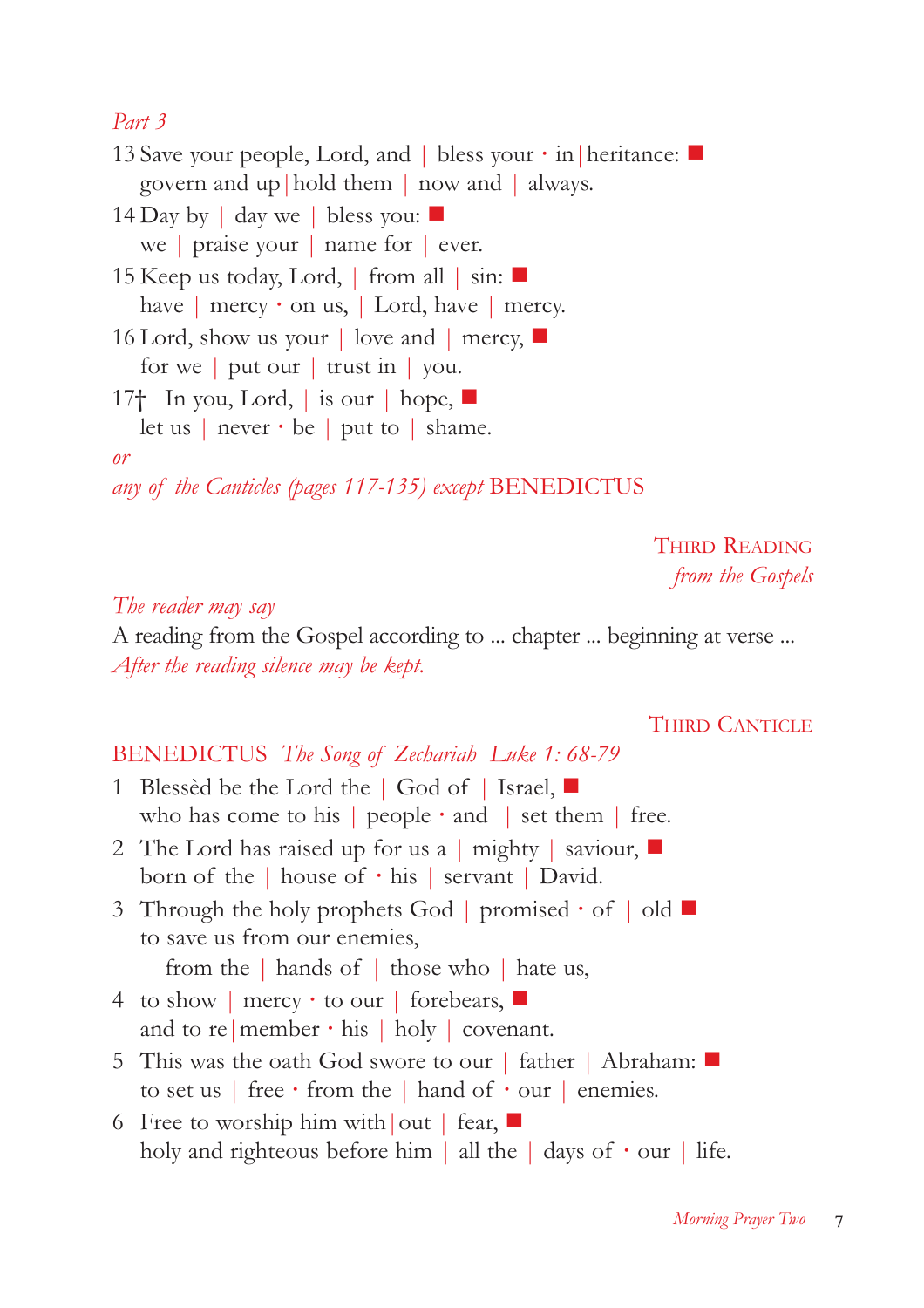- 7 And you, child, shall be called the prophet of the | Most | High, for you will go before the  $|$  Lord  $\cdot$  to pre | pare his  $|$  way,
- 8 To give his people knowledge | of sal | vation  $\blacksquare$ by the for|giveness **·** of | all their | sins.
- 9 In the tender compassion | of our | God the dawn from on  $\vert$  high shall  $\vert$  break up $\vert$  on us.
- 10 To shine on those who dwell in darkness \_\_ and the | shadow **·** of | death, and to guide our feet  $|$  into  $\cdot$  the  $|$  way of  $|$  peace. Glory to the Father, and  $\vert$  to the  $\vert$  Son,  $\vert$ and | to the | Holy | Spirit; as it was in the be | ginning, is  $|$  now, and shall be for | ever. | A|men.

*or any of the New Testament Canticles on pages 117-135*

THE SERMON *may be preached here or at some other place in the service.*

*A hymn may be sung.*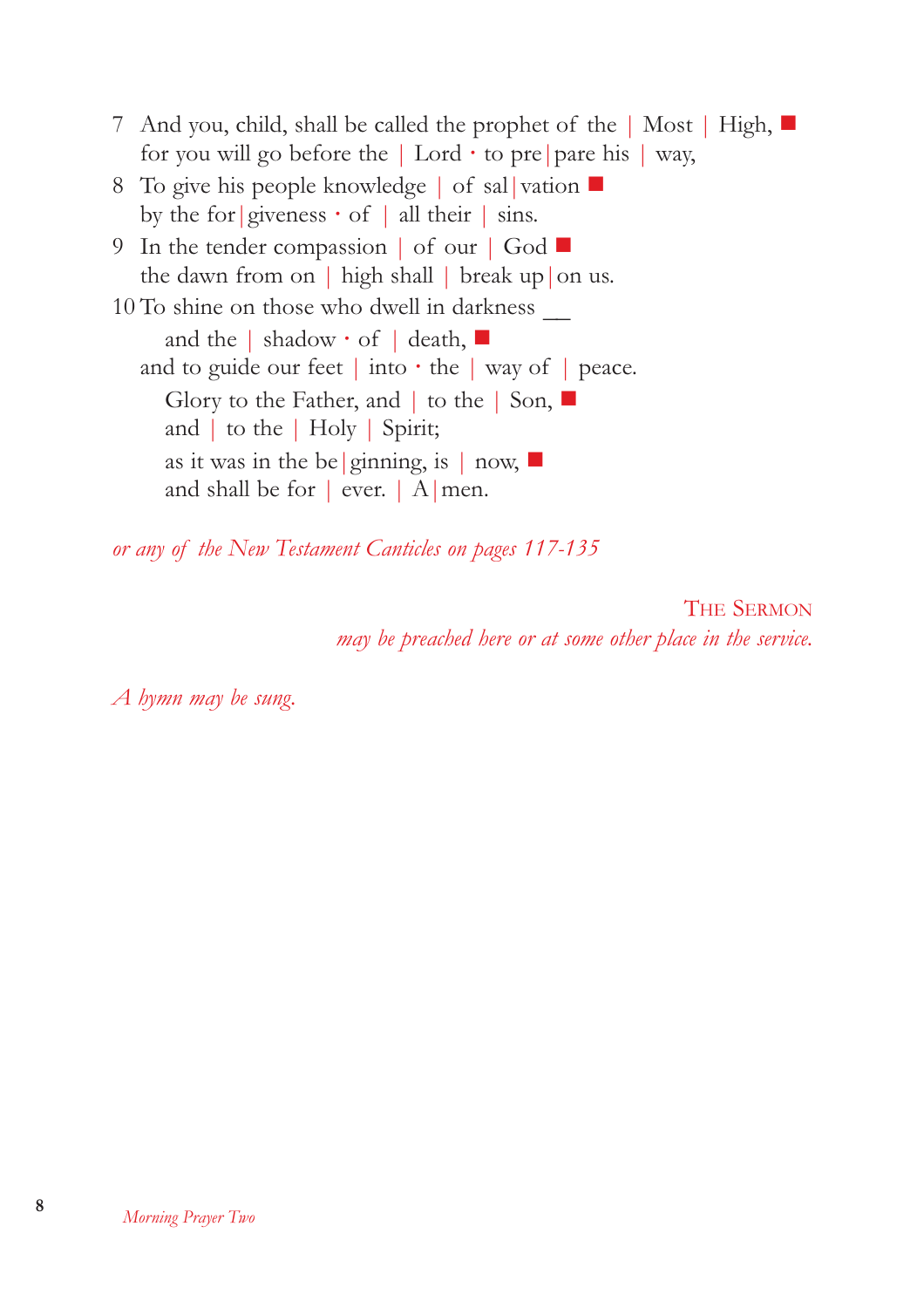### THE APOSTLES' CREED

**I believe in God, the Father almighty, creator of heaven and earth. I believe in Jesus Christ, God's only Son, our Lord, who was conceived by the Holy Spirit, born of the Virgin Mary, suffered under Pontius Pilate, was crucified, died and was buried; he descended to the dead. On the third day he rose again; he ascended into heaven, he is seated at the right hand of the Father, and he will come again to judge the living and the dead. I believe in the Holy Spirit, the holy catholic Church, the communion of saints, the forgiveness of sins, the resurrection of the body, and the life everlasting. Amen.**

### **The Prayers of the People**

The Lord be with you **and also with you.**

#### *Kneel*

Let us pray.

Lord, have mercy. **Christ, have mercy.** Lord, have mercy.

**Our Father in heaven, hallowed be your name, your kingdom come, your will be done, on earth as in heaven. Give us today our daily bread.**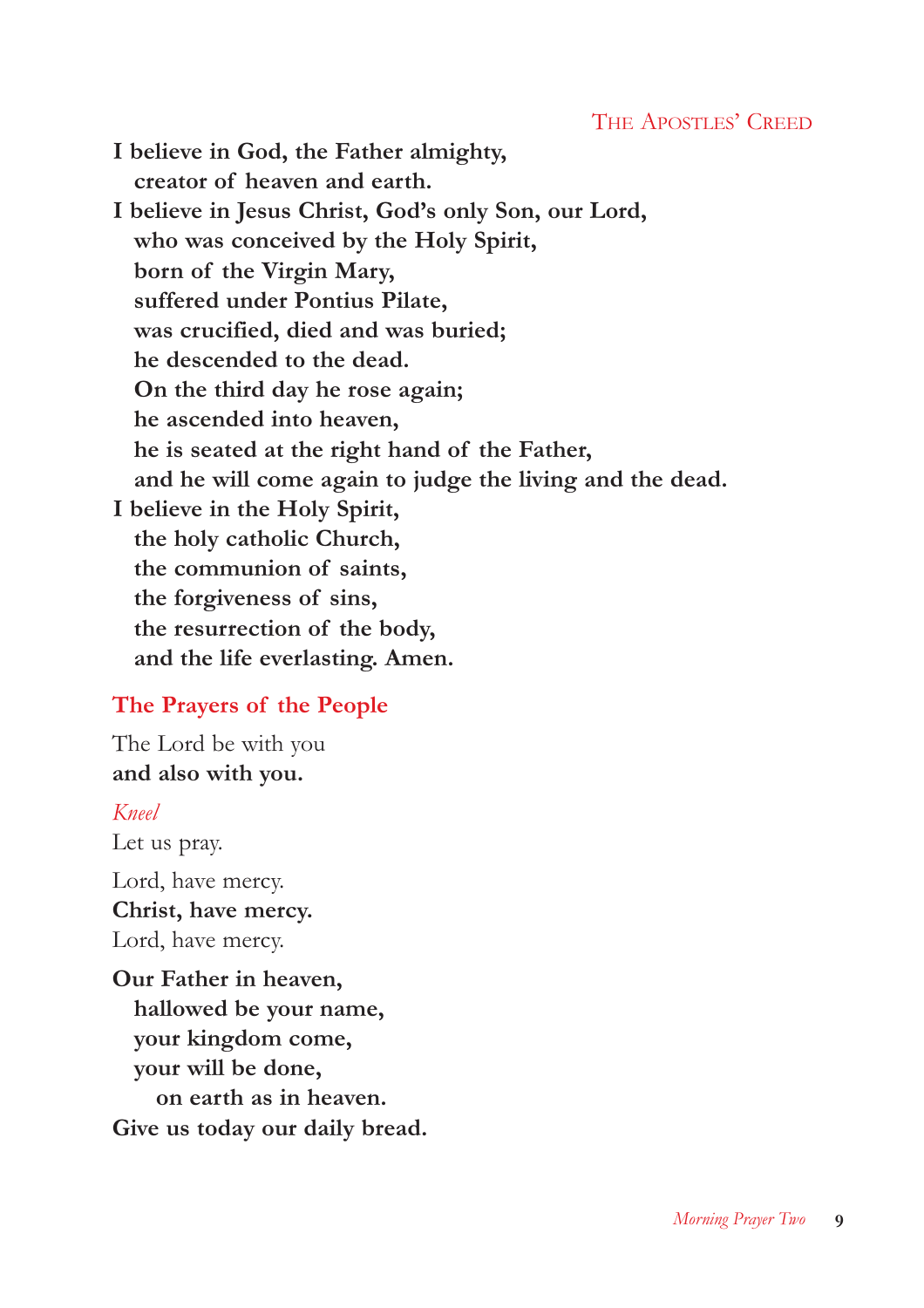**Forgive us our sins as we forgive those who sin against us. Lead us not into temptation but deliver us from evil. For the kingdom, the power, and the glory are yours now and for ever. Amen.** *or* **Our Father, who art in heaven, hallowed be thy name, thy kingdom come, thy will be done, on earth as it is in heaven. Give us this day our daily bread. And forgive us our trespasses as we forgive those who trespass against us. And lead us not into temptation, but deliver us from evil. For thine is the kingdom, the power, and the glory, for ever and ever. Amen.**

*The versicles and responses may be said.* Show us your mercy, O Lord, **and grant us your salvation.**

*N.I.* [O Lord, save the Queen **and grant her government wisdom.**]

*R.I.* [O Lord, guide and defend our rulers **and grant our government wisdom.**]

Let your ministers be clothed with righteousness **and let your servants shout for joy.**

O Lord, save your people **and bless those whom you have chosen.**

Give peace in our time, O Lord, **and let your glory be over all the earth.**

O God, make clean our hearts within us **and renew us by your Holy Spirit.**

**<sup>10</sup>** *Morning Prayer Two*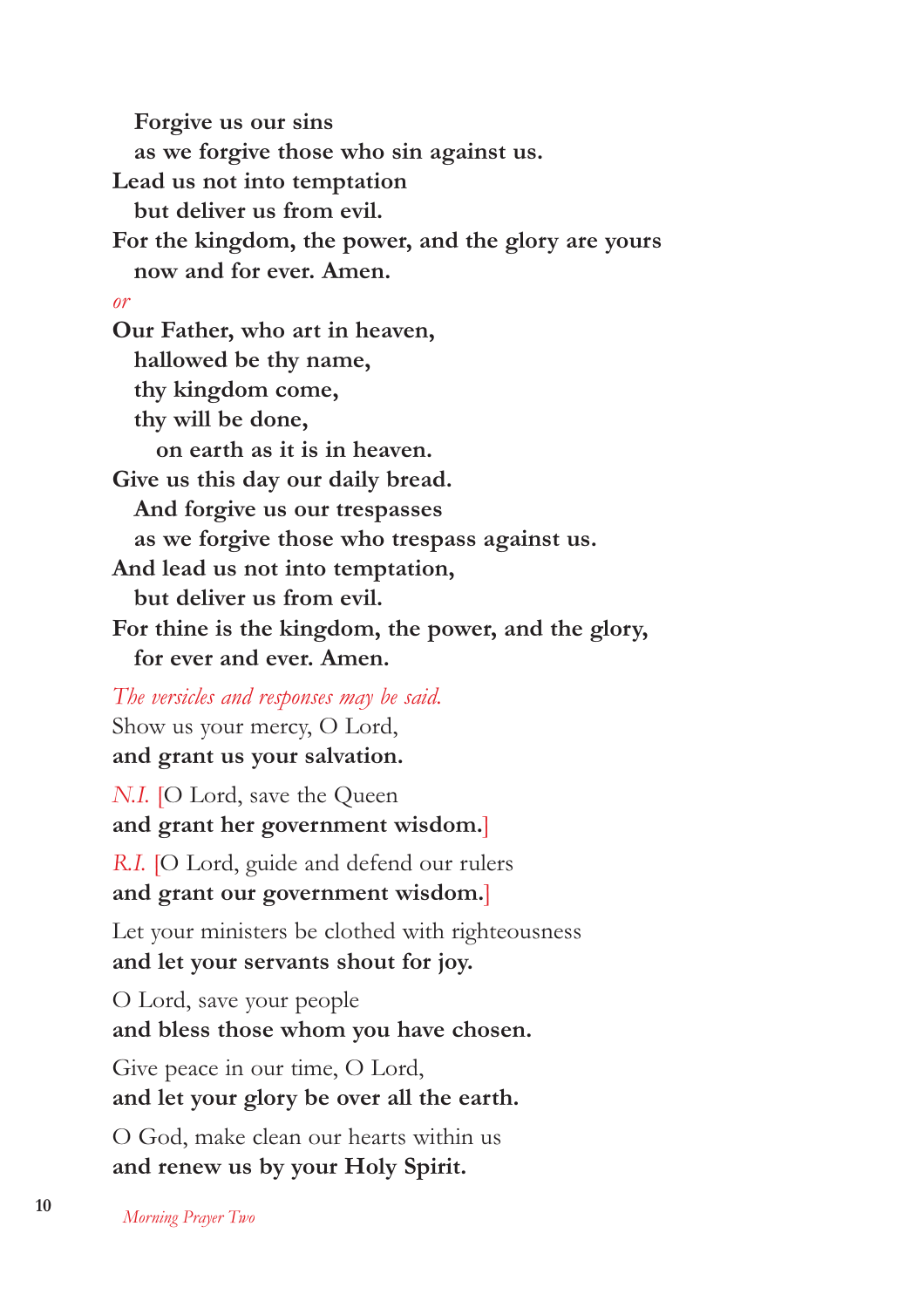# THE COLLECTS *The Collect of the day is said and one or more of these collects:*

O God, the author of peace and lover of concord, to know you is eternal life, and to serve you is perfect freedom: Defend us in all assaults of our enemies, that we, surely trusting in your protection, may not fear the power of any adversaries; through Jesus Christ our Lord. **Amen.**

O Lord, our heavenly Father, almighty and everliving God, we give you thanks for bringing us safely to this day: Keep us from falling into sin or running into danger, and in all things guide us to know and do your will; through Jesus Christ our Lord. **Amen.**

Go before us, Lord, in all our doings, with your most gracious favour, and further us with your continual help; that in all our works begun, continued and ended in you, we may glorify your holy name, and finally by your mercy attain everlasting life; through Jesus Christ our Lord. **Amen.**

Heavenly Father,

in whom we live and move and have our being: We humbly pray that your Holy Spirit may so guide and govern us that in all the cares and occupations of our daily life, we may never forget your presence but may remember that we are always walking in your sight, through Jesus Christ our Lord. **Amen.**

*A hymn or anthem may be sung. Prayers and thanksgivings, or a litany, may be said. A hymn may be sung.*